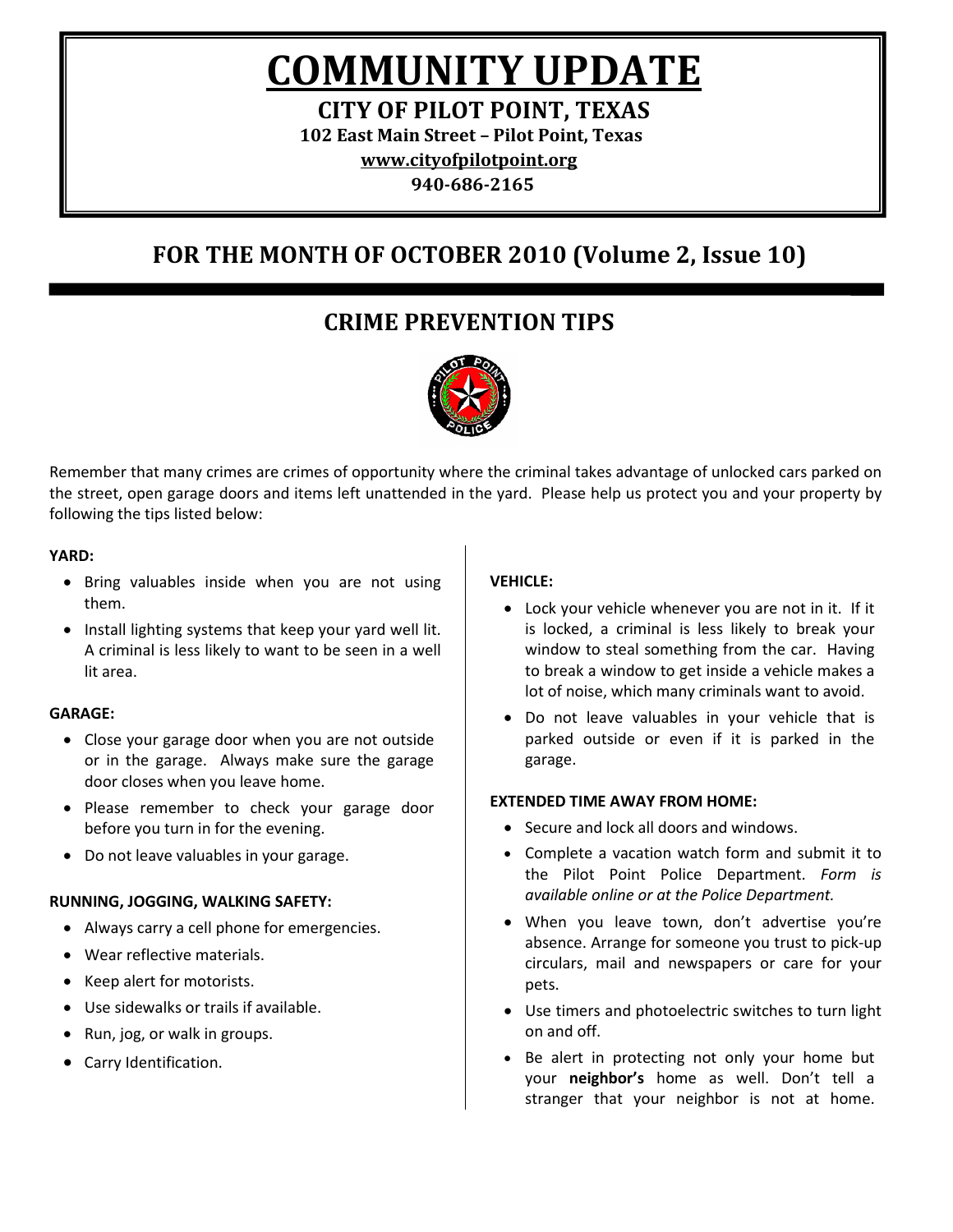# "Bonnie & Clyde Days"

### Revisiting The Great Depression in North Texas

During the 1930's there was no bigger media personalities than the infamous Bonnie & Clyde. The exploits of this couple are a travelogue of North Texas during the Great Depression.

In 1967 Bonnie and Clyde came to Pilot Point, Texas once again when Warren Beatty was looking for authentic locations for his seminal film. To celebrate that famous filming and to recognize the history of North Texas during that memorable time of the 1930's Pilot Point is hosting *Bonnie & Clyde Days* on October 9, 2010.

The famous town square of Pilot Point will be turned into a piece of living history in the form of re-enactments, events, demonstrations and lectures to give visitors an appreciation for what it was like to live in North Texas during the Great Depression.



The legendary bank robbery scene from the film will be re-enacted under the direction of the University of



North Texas Film and Television Department exactly where it was originally shot, The Farmer's & Merchant's Bank Building on the square.

The Dallas Model A Ford Club of Dallas will kick off the festivities at 9:30 AM with a parade starting at Lantana Resort and Marina. The parade of vintage cars will wind through Pilot Point ending at its historic town square.

In addition, the festival will include a traditional 1930's Homemade Market

featuring homemade crafts, quilting, as well as preserves and baked goods. The Cotton Pickin' Experience will give a chance for children of all ages to try their hand at cotton picking. A peanut threshing exhibition will be held using the type of equipment that was used in Pilot Point back in the 1930's.

Come get a taste for what it was like to go to the "picture show" in the 1930's at the Movie House on the square. In addition to clips of famous films you'll see news reels, cartoons, serials and short subjects that entertained your great grandparents and can still amuse and delight audiences of all ages.





Visit Hooverville and listen to the music of Woody Guthrie. Get your picture taken in the poses that made the real Bonnie & Clyde and their Hollywood counterparts famous. Hear the Opera House Singers. Go to an old

fashioned melodrama at the Opera House.

All participants and guests are encouraged to dress in costumes of the era. So grab a beret, an old fedora or a newsboy cap. Dress in the latest fashion or like the modern homemaker of the 30's and get in the spirit of the day.

Extra! Extra! Read All About It. Bonnie & Clyde Days is coming to Pilot Point.

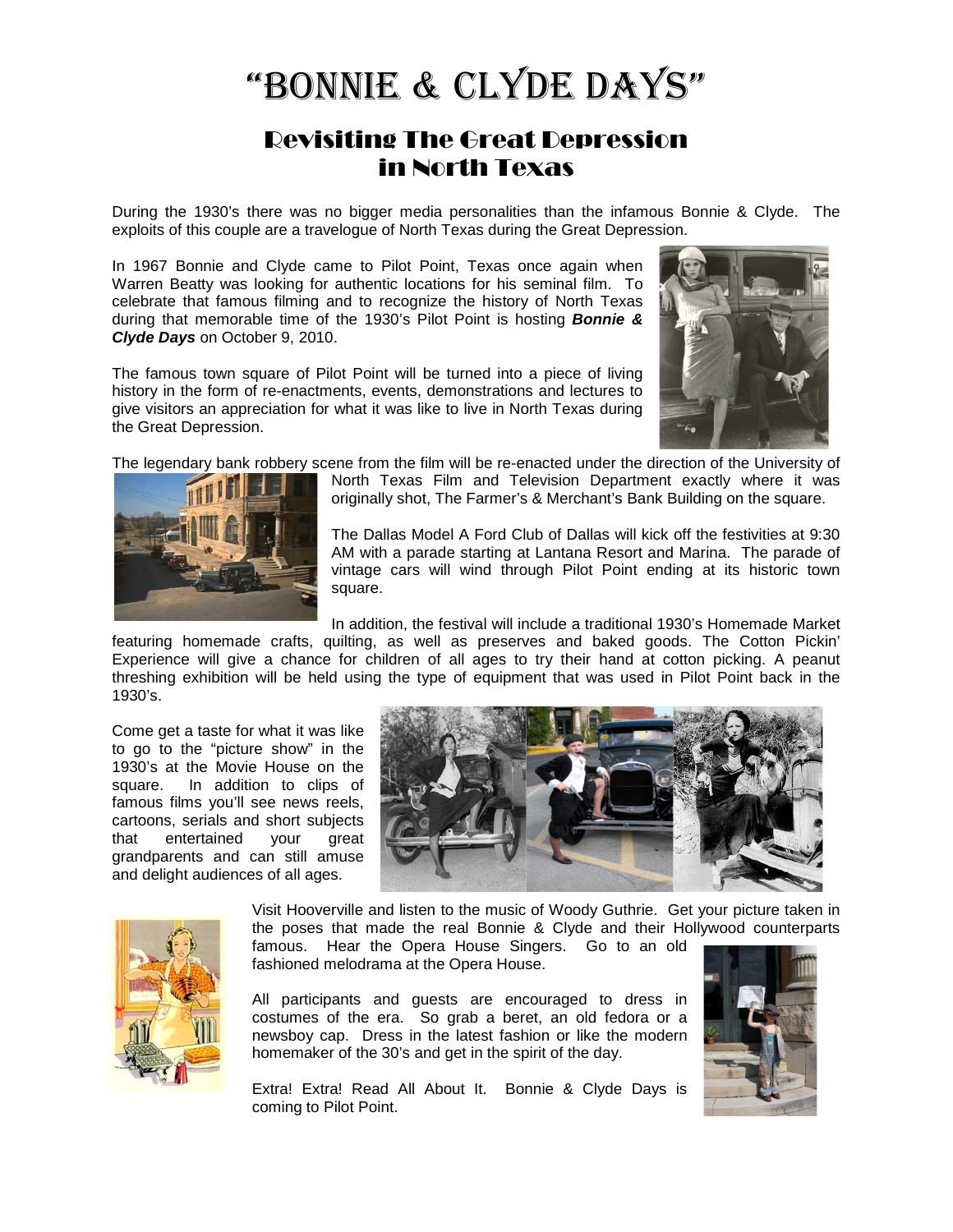

# Bonnie & Clyde Days

October 9, 2010 On Pilot Point's Historic Town Square



## Schedule of Events Time | Event 7:00 AM Square Opens for Food Vendors & Homemade Market Vendors 8:00 AM Homemade Market Opens on the Square 8:00 AM | Registration of Classic Cars and Antique Tractors 9:30 AM Model A Ford Parade Starts from Lantana Resort and Marina 10:00 AM  $\qquad$  Movie House Opens 11:00 AM  $\qquad$  Reenactment Begins at Farmer's & Merchant's Bank 12:00 PM  $\blacksquare$  Opera House Singers @ the Opera House 1:00 PM Peanut Threshing Demonstration @ field next to Old Massey Gin 1:30 PM Opera House Melodrama Begins 2:00 PM The Cotton Pickin' Experience @ field next to Old Massey Gin 3:00 PM Second Peanut Threshing Demonstration 3:30 PM Finals of Bonnie & Clyde Look-Alike Contest @ the Gazebo 4:00 PM Presentation of Trophies @ the Gazebo